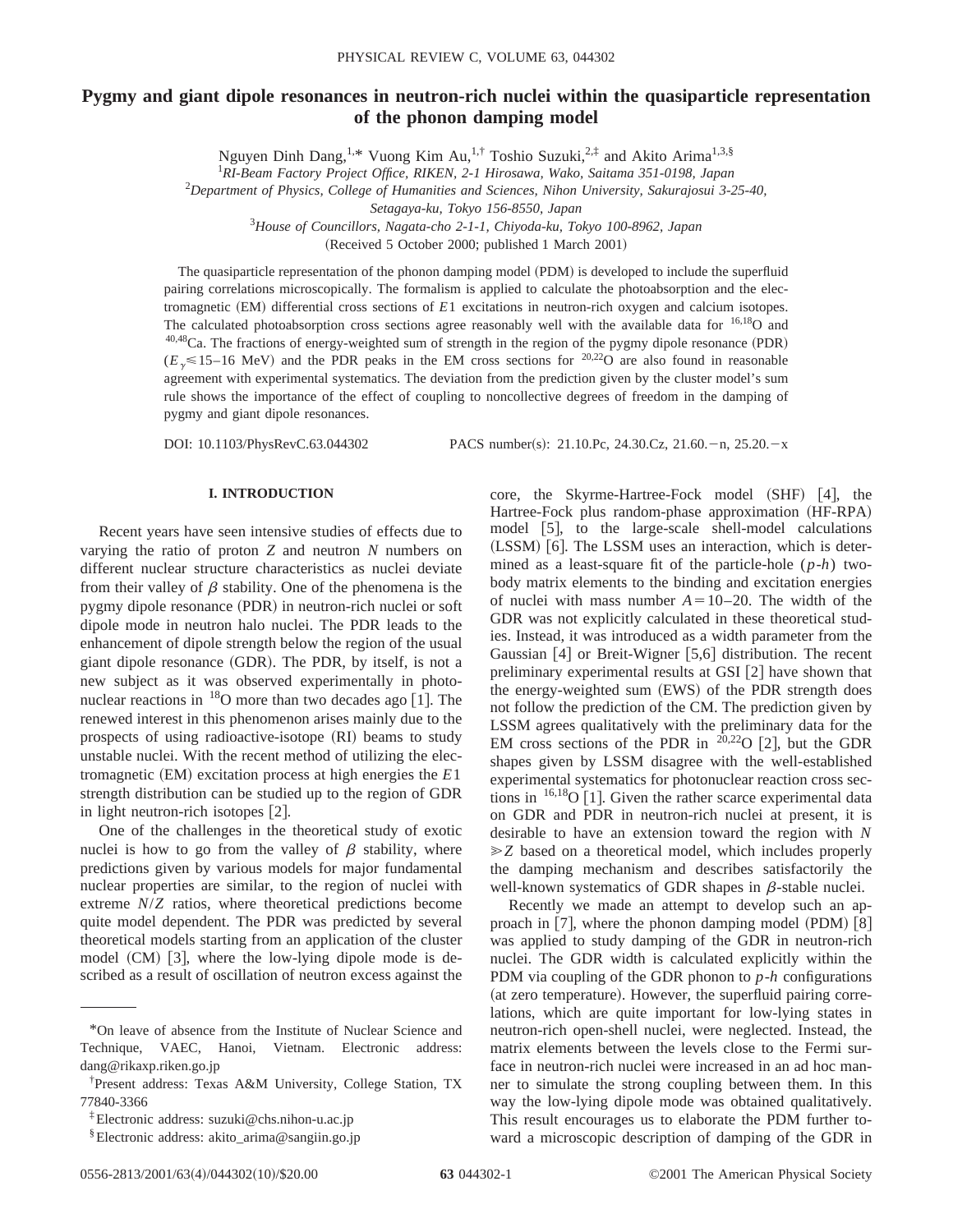neutron-rich nuclei. The aim of the present paper is to include microscopically the superfluid pairing correlations in the PDM using the quasiparticle representation, and apply the formalism to calculate the photoabsorption and EM cross sections in neutron-rich oxygen and calcium isotopes. The paper is organized as follows. The formalism of the model is developed in Sec. II. The results of numerical calculations are discussed in Sec. III in comparison with available experimental data whenever possible. The paper is summarized in the last section where conclusions are drawn.

## **II. QUASIPARTICLE REPRESENTATION OF THE PHONON DAMPING MODEL**

The quasiparticle representation of the PDM Hamiltonian  $[8,9]$  is obtained by adding the superfluid pairing interaction in it and expressing the particle  $(p)$  and hole  $(h)$  creation and destruction operators,  $a_s^{\dagger}$  and  $a_s$  ( $s=p,h$ ), in terms of the quasiparticle operators,  $\alpha_s^{\dagger}$  and  $\alpha_s$ , using the Bogolyubov canonical transformation. As a result, the PDM Hamiltonian for the description of  $E\lambda$  excitations can be written in a spherical basis as

$$
H = \sum_{jm} \epsilon_j \alpha_{jm}^{\dagger} \alpha_{jm} + \sum_{\lambda \mu i} \omega_{\lambda i} b_{\lambda \mu i}^{\dagger} b_{\lambda \mu i} + \frac{1}{2} \sum_{\lambda \mu i} \frac{(-1)^{\lambda - \mu}}{\hat{\lambda}} \sum_{jj'} f_{jj'}^{(\lambda)} \{u_{jj'}^{(+)}[A_{jj'}^{\dagger}(\lambda \mu) + A_{jj'}(\lambda \tilde{\mu})] + v_{jj'}^{(-)}[B_{jj'}^{\dagger}(\lambda \mu) + B_{jj'}(\lambda \tilde{\mu})]\} (b_{\lambda \mu i}^{\dagger} + b_{\lambda \tilde{\mu} i}),
$$
 (1)

where  $\hat{\lambda} = \sqrt{2\lambda + 1}$ . The first term on the right-hand side  $(RHS)$  of Hamiltonian  $(1)$  corresponds to the independentquasiparticle field. The second term stands for the phonon field described by phonon operators,  $b^{\dagger}_{\lambda\mu i}$  and  $b^{\dagger}_{\lambda\mu i}$ , with multipolarity  $\lambda$ , which generate the harmonic collective vibrations such as the GDR. Phonons are ideal bosons within the PDM, i.e., they have no fermion structure. The last term is the coupling between quasiparticle and phonon fields, which is responsible for the microscopic damping of collective excitations.

In Eq.  $(1)$  the following standard notations are used:

$$
A_{jj'}^{\dagger}(\lambda \mu) = \sum_{mm'} \langle jmj'm'|\lambda \mu \rangle \alpha_{jm}^{\dagger} \alpha_{j'm'}^{\dagger},
$$
  

$$
B_{jj'}^{\dagger}(\lambda \mu) = -\sum_{mm'} (-1)^{j'-m'} \langle jmj'-m'|\lambda \mu \rangle \alpha_{jm}^{\dagger} \alpha_{j'm'},
$$
 (2)

with  $(\lambda \widetilde{\mu}) \leftarrow (-1)^{\lambda - \mu} (\lambda - \mu)$ . Functions  $u_{jj'}^{(+)} \equiv u_j v_j$ +  $v_j u_{j'}$  and  $v_{jj'}^{(-)} \equiv u_j u_{j'} - v_j v_{j'}$  are combinations of Bogolyubov's *u* and *v* coefficients. The quasiparticle energy  $\epsilon_i$  is calculated from the single-particle energy  $E_i$  as

$$
\epsilon_j = \sqrt{(\widetilde{E}_j - E_{\rm F})^2 + \Delta^2}, \quad \widetilde{E}_j \equiv E_j - G v_j^2, \tag{3}
$$

where the pairing gap  $\Delta$  and the Fermi energy  $E_F$  are defined as solutions of the BCS equations (see, e.g.,  $[10]$ )

$$
\sum_{j} (j + \frac{1}{2}) \frac{1 - 2n_j}{\epsilon_j} = \frac{2}{G},
$$
 (4)

$$
\sum_{j} (j + \frac{1}{2}) \left[ 1 - \frac{\widetilde{E}_{j} - E_{\mathrm{F}}}{\epsilon_{j}} (1 - 2n_{j}) \right] = N, \tag{5}
$$

with  $N$  and  $G$  being the neutron (or proton) number and pairing constant, respectively. The quantity  $n_j = \langle \alpha_j^{\dagger} \alpha_j \rangle$  is the quasiparticle occupation number defined within the grand canonical ensemble at a given temperature *T*. It becomes zero at  $T=0$ . Another way of approaching the BCS equations  $(4)$  and  $(5)$  is to define the pairing constant *G* and the Fermi energy  $E_F$  at a given value of  $\Delta$  (e.g., using the approximate systematic for the pairing gap  $\Delta \approx 12/\sqrt{A}$  [11]). The operators in Eq.  $(2)$  and their Hermitian conjugates satisfy the following commutation relations within the ensemble average:

$$
\langle [A_{jj'}(\lambda \mu), A^{\dagger}_{j_1j'_1}(\lambda' \mu')] \rangle
$$
  
=  $(1 - n_j - n_{j'}) \delta_{\lambda \lambda'} \delta_{\mu \mu'}$   

$$
\times [\delta_{jj_1} \delta_{j'j'_1} + (-1)^{j'-j+\lambda} \delta_{jj'_1} \delta_{j'j_1}], \quad (6)
$$

$$
\langle [B_{jj'}(\lambda \mu), B^{\dagger}_{j_1j'_1}(\lambda' \mu')] \rangle = (n_{j'} - n_j) \, \delta_{\lambda \lambda'} \, \delta_{\mu \mu'} \, \delta_{j j_1} \delta_{j' j'_1},
$$
\n(7)

where it is assumed that  $\langle \alpha_j^{\dagger} \alpha_{j'} \rangle = 0$  if  $j \neq j'$ .

The equation for the propagation of the GDR phonon, which is damped due to coupling to the quasiparticle field, is derived below, making use of the double-time Green's function method  $[12]$ . For this purpose, the following doubletime Green's functions are introduced similar to the case without pairing within the PDM  $[8]$ . They are  $(i)$  the phonon propagation,  $G_{\lambda i}(t-t') = \langle \langle b_{\lambda \mu i}(t); b_{\lambda \mu i}^{\dagger}(t') \rangle \rangle$ , (ii) the forward-going transition between quasiparticle pair and phonon,  $G_{jj'}^A{}_{;\lambda i}(t-t') = \langle \langle A_{jj'}(\lambda \tilde{\mu})(t); b_{\lambda \mu i}^{\dagger}(t') \rangle \rangle$ , (iii) the backward-going transition between quasiparticle pair and phonon,  $\mathcal{G}_{jj',\lambda i}^{A^{\dagger}}(t-t') = \langle \langle A_{jj'}^{\dagger}(\lambda \mu)(t); b_{\lambda \mu i}^{\dagger}(t') \rangle \rangle$ , (iv) the forward-going transition between scattering-quasiparticle pair and phonon,  $\mathcal{G}_{jj'}^B$ ; $\chi_i(t-t') = \langle \langle B_{jj'}(\lambda \mu)(t); b_{\lambda \mu i}^{\dagger}(t') \rangle \rangle$ , and (v) the backward-going transition between the scattering-quasiparticle pair and phonon,  $\mathcal{G}_{jj',\lambda i}^{B^{\dagger}}(t-t')$  $=\langle \langle B_{jj'}^{\dagger}(\lambda \mu)(t); b_{\lambda \mu i}^{\dagger}(t') \rangle \rangle$ . Here the conventional notation of the double-time Green's functions [12] is used. Following the standard procedure of deriving the equation for the double-time Green's function with respect to the Hamiltonian  $(1)$ , and using of the commutation relations  $(6)$  and ~7!, one obtains a closed set of equations for these Green's functions, whose Fourier transform into the energy plane *E* is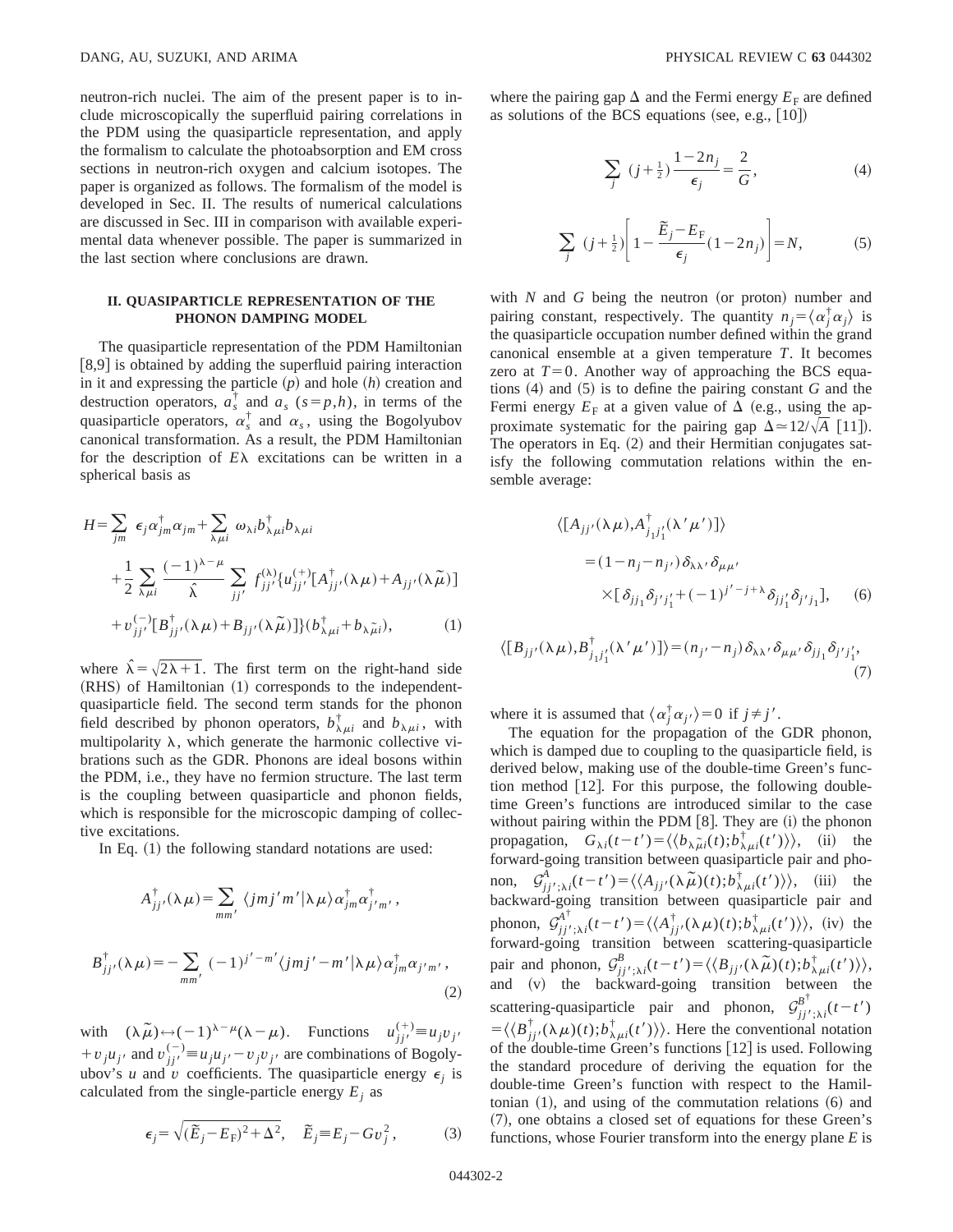$$
(E - \omega_{\lambda i}) G_{\lambda i}(E) - \frac{1}{2\hat{\lambda}} \sum_{jj'} f_{jj'}^{(\lambda)} \{u_{jj'}^{(+)}[G_{jj';\lambda i}^A(E) + G_{jj';\lambda i}^{A^{\dagger}}(E)]
$$
  
+  $v_{jj'}^{(-)}[G_{jj';\lambda i}^B(E) + G_{jj';\lambda i}^{B^{\dagger}}(E)]\} = \frac{1}{2\pi},$  (8)

$$
(E - \epsilon_j - \epsilon_{j'})\mathcal{G}^A_{jj';\lambda i}(E) - \frac{1}{\hat{\lambda}} f^{(\lambda)}_{jj'} u^{(+)}_{jj'} (1 - n_j - n_{j'}) G_{\lambda i}(E) = 0,
$$
\n(9)

$$
(E+\epsilon_j+\epsilon_{j'})\mathcal{G}_{jj';\lambda i}^{\mathcal{A}^{\dagger}}(E)+\frac{1}{\hat{\lambda}}f_{jj'}^{\lambda_i}\mathcal{U}_{jj'}^{(+)}(1-n_j-n_{j'})G_{\lambda i}(E)=0,
$$
\n(10)

$$
(E - \epsilon_j + \epsilon_{j'})\mathcal{G}_{jj';\lambda i}^B(E) + \frac{1}{\hat{\lambda}} f_{jj'}^{\lambda\lambda} v_{jj'}^{(-)}(n_j - n_{j'}) G_{\lambda i}(E) = 0,
$$
\n(11)

$$
(E+\epsilon_j-\epsilon_{j'})\mathcal{G}_{jj';\lambda i}^{\beta^{\dagger}}(E)-\frac{1}{\hat{\lambda}}f_{jj'}^{\lambda\lambda}v_{jj'}^{(-)}(n_j-n_{j'})G_{\lambda i}(E)=0.
$$
\n(12)

Substituting  $\mathcal{G}^A_{jj';\lambda i}(E), \mathcal{G}^{A^{\dagger}}_{jj';\lambda i}(E), \mathcal{G}^B_{jj';\lambda i}(E)$ , and  $\mathcal{G}^{B^{\dagger}}_{jj';\lambda i}(E)$ at the left-hand side  $(LHS)$  for Eq.  $(8)$  with their expressions in terms of  $G_{\lambda i}(E)$  from Eqs. (9)–(12), we obtain the equation for the Green's function of phonon propagation  $G_{\lambda i}(E)$ in the form

$$
G_{\lambda i}(E) = \frac{1}{2\pi} \frac{1}{E - \omega_{\lambda i} - P_{\lambda i}(E)},
$$
\n(13)

where the explicit form of the polarization operator  $P_{\lambda i}(E)$ is

$$
P_{\lambda i}(E) = \frac{1}{\hat{\lambda}^2} \sum_{jj'} \left[f_{jj'}^{(\lambda)}\right]^2 \left[\frac{(u_{jj'}^{(+)})^2 (1 - n_j - n_{j'}) (\epsilon_j + \epsilon_{j'})}{E^2 - (\epsilon_j + \epsilon_{j'})^2} - \frac{(v_{jj'}^{(-)})^2 (n_j - n_{j'}) (\epsilon_j - \epsilon_{j'})}{E^2 - (\epsilon_j - \epsilon_{j'})^2}\right].
$$
\n(14)

The phonon damping  $\gamma_{\lambda i}(\omega)$  ( $\omega$  real) is obtained as the imaginary part of the analytic continuation of the polarization operator  $P_{\lambda i}(E)$  into the complex energy plane  $E = \omega$  $\pm i\varepsilon$ . Its final form is

$$
\gamma_{\lambda i}(\omega) = \frac{\pi}{2\hat{\lambda}^2} \sum_{jj'} [f_{jj'}^{(\lambda)}]^2 \{ (u_{jj'}^{(+)})^2 (1 - n_j - n_{j'})
$$
  
 
$$
\times [\delta(E - \epsilon_j - \epsilon_{j'}) - \delta(E + \epsilon_j + \epsilon_{j'})]
$$
  
 
$$
- (v_{jj'}^{(-)})^2 (n_j - n_{j'}) [\delta(E - \epsilon_j + \epsilon_{j'})
$$
  
 
$$
- \delta(E + \epsilon_j - \epsilon_{j'}) ] \}. \tag{15}
$$

At zero temperature all the quasiparticle occupation numbers  $n_i$  are zero, so the factor  $1 - n_i - n_i$  becomes 1, while the last terms at the RHS of Eqs.  $(14)$  and  $(15)$ , which contain  $(v_{jj'}^{(-)})^2$ , vanish. It is also worth noticing that the contribution to the GDR of the term  $\sim \delta(E+\epsilon_j+\epsilon_j)$  due to the backward-going process should be negligible as its maximum is at  $-(\epsilon_j + \epsilon_{j'}) < 0$ .

The energy  $\overline{\omega}$  of giant resonance (damped collective phonon) is found as the pole of the Green's function  $(13)$ , i.e., as the solution of the following equation:

$$
\overline{\omega} - \omega_{\lambda i} - P_{\lambda i}(\overline{\omega}) = 0.
$$
 (16)

The width  $\Gamma_{\lambda}$  of giant resonance is calculated as twice of the damping  $\gamma_{\lambda}(\omega)$  at  $\omega = \overline{\omega}$ , i.e.,

$$
\Gamma_{\lambda} = 2 \gamma_{\lambda}(\bar{\omega}), \qquad (17)
$$

where  $\lambda = 1$  corresponds to the GDR. As has been discussed previously  $[8,9]$ , the presence of the polarization operator  $(14)$  due to  $p-h$ -phonon coupling in the last term of the RHS of Hamiltonian  $(1)$  and the property of the double-time Green's function, which allows the analytic continuation into the complex energy plan, allows the damping to be calculated in an explicit and microscopic way given by Eq.  $(15)$ . The PDM-1  $[8]$ , used in the present work, includes only lowest-onder graphs explicitly in the *p*-*h*-phonon coupling, while the contribution of higher-order graphs is effectively included in the  $p-h$ -phonon coupling parameter  $f_1$  (see the next section). The PDM-2 includes explicitly the coupling to all higher-order graphs up to two-phonon ones (see the detailed discussion in  $[9]$ . This shows that the damping within the PDM, even in its simplest version PDM-1, is not the Landau damping. The latter is the deviation from the centroid of a group of closely located harmonic oscillators, provided coupling to continuum is neglected. These harmonic oscillators can be found as solutions of the RPA equation. Each of them can be put in one-to-one correspondence with an undamped phonon with energy  $\omega_{\lambda i}$  within the PDM [before the coupling caused by the last term at the RHS of Eq.  $(1)$  is switched on. Since there is no coupling of these modes to the quasiparticle (or single-particle) field within the RPA, all the solutions of the RPA are located on the real axis, and there is no imaginary part that corresponds to absorption (damping) within the RPA due to coupling to noncollective *p*-*h* configurations or higher ones as in the PDM. A smearing parameter, which is sometimes introduced in the RPA, is only to transform a discrete strength distribution to a continuous one.

The line shape of the GDR is described by the strength function  $S_{GDR}(\omega)$ , which is derived from the spectral intensity in the standard way using the analytic continuation of the Green function  $(13)$  [13] and by expanding the polarization operator (14) around  $\omega$  [12]. The final form of  $S_{GDR}(\omega)$ is  $|8|$ 

$$
S_{\text{GDR}}(\omega) = \frac{1}{\pi} \frac{\gamma_{\text{GDR}}(\omega)}{(\omega - \bar{\omega})^2 + \gamma_{\text{GDR}}^2(\omega)}.
$$
 (18)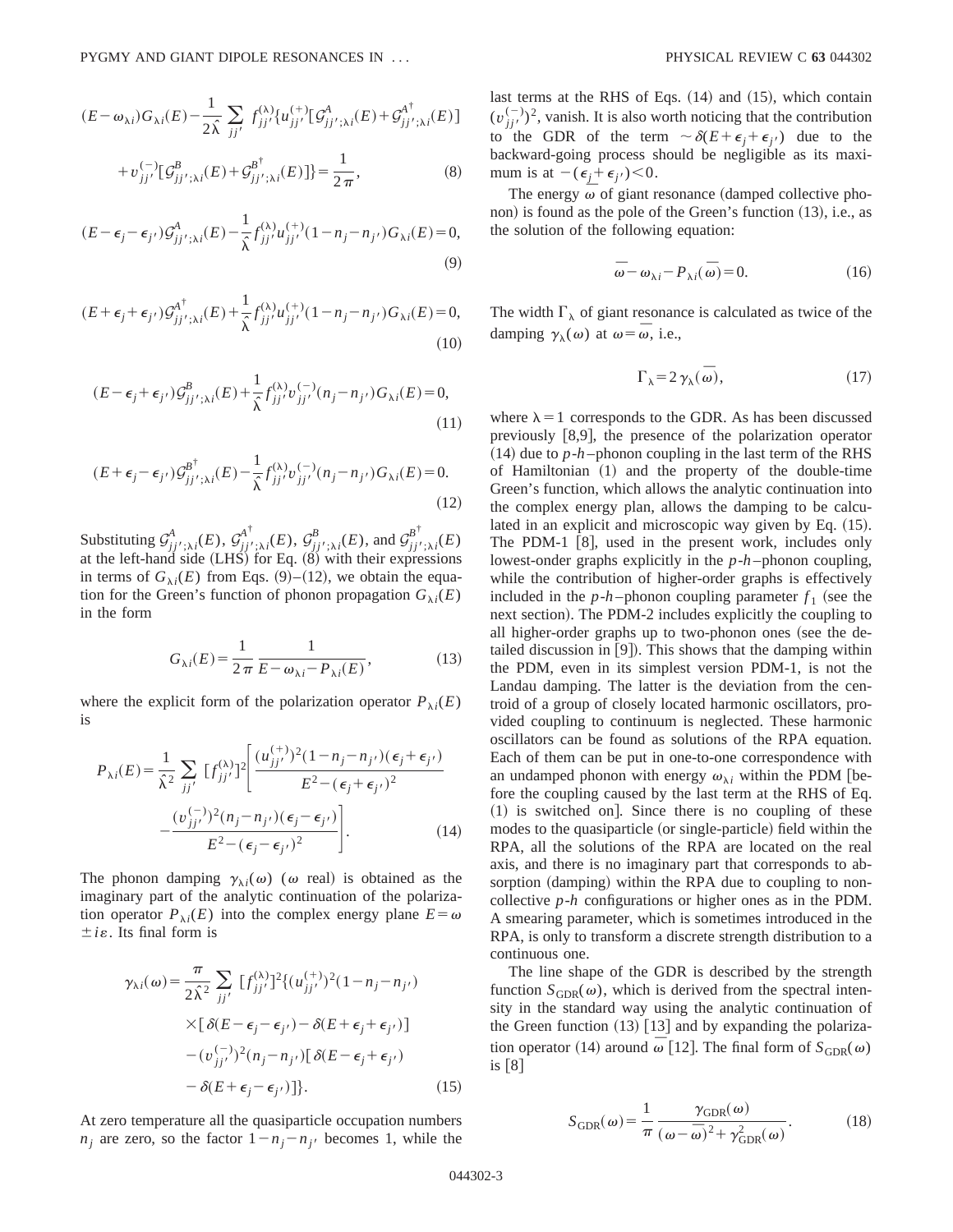Note that function (18) has only a Breit-Wigner-like form since the damping  $\gamma_{GDR}(\omega)$  depends on the energy  $\omega$ . The photoabsorption cross section  $\sigma(E_{\gamma})$  is calculated from the strength function  $S_{GDR}(E_{\gamma})$  as

$$
\sigma(E_{\gamma}) = c_1 S_{\text{GDR}}(E_{\gamma}) E_{\gamma},\tag{19}
$$

where  $E_{\gamma} \equiv \omega$  is used to denote the energy of  $\gamma$  emission. The normalization factor  $c_1$  is defined so that the total integrated photoabsorption cross section  $\sigma = \int \sigma(E_{\gamma}) dE_{\gamma}$  satisfies the GDR sum rule  $SR<sub>GDR</sub>$ ; hence

$$
c_1 = \text{SR}_{\text{GDR}} \bigg/ \int_0^{E_{\text{max}}} S_{\text{GDR}}(E_\gamma) E_\gamma dE_\gamma. \tag{20}
$$

In heavy nuclei with  $A \ge 40$ , the GDR exhausts the Thomas- $Reich-Kuhn$   $(TRK)$  sum rule  $SR_{GDR} = TRK \equiv 60NZ/A$ MeV mb at the upper integration limit  $E_{\text{max}} \approx 30$  MeV, and exceeds TRK ( $SR<sub>GDR</sub> > TRK$ ) at  $E<sub>max</sub> > 30$  MeV due to the contribution of exchange forces. In some light nuclei, such as <sup>16</sup>O, the observed photoabsorption cross section exhausts only around 60% of TRK up to  $E_{\text{max}} \approx 30 \text{ MeV}$  [1].

According to [14,15], the EM cross section  $\sigma_{EM}$  is calculated from the corresponding photoabsorption cross section  $\sigma(E_{\gamma})$  and the photon spectral function  $N(E_{\gamma})$  as

$$
\sigma_{EM} \equiv \int \frac{d\sigma_{EM}}{dE_{\gamma}} dE_{\gamma} = \int N(E_{\gamma}) \sigma(E_{\gamma}) dE_{\gamma},
$$

$$
N(E_{\gamma}) = 2\pi \int_{b_{\text{min}}}^{\infty} e^{-m(b)} N(E_{\gamma}, b) b \, db. \tag{21}
$$

The expression for the spectrum  $N(E_{\gamma}, b)$  of a virtual photon from a stationary target as seen by a projectile moving with a velocity  $\beta = v/c$  at impact parameter *b* is also given in [15]. The mean number of photons absorbed by the projectile is calculated as  $m(b) = \int_{E_{\text{min}}}^{\infty} N(E_{\gamma}, b) \sigma(E_{\gamma}) dE_{\gamma}$ .

#### **III. NUMERICAL RESULTS**

The calculations of photoabsorption and EM cross sections have been carried out for oxygen isotopes with  $A=16$ , 18, 20, 22, and 24 and for calcium isotopes with  $A=40, 42,$ 44, 46, 48, 50, 52, and 60. The calculations employ the spherical-basis single-particle energies  $E_j$  obtained within the Hartree-Fock method using the Skyrme-type SGII interaction  $[16]$ . They span a large space of 36 proton and 36 neutron discrete levels from  $E_j \approx -43$  to  $-36$  MeV up to  $E_j \approx 76$  to 90 MeV for <sup>16,20-24</sup>O. The number of neutron levels for 18O is 42. For calcium isotopes, the single-particle levels used in calculations are between around  $-46$  MeV and 51 MeV. The number of proton levels is 48, while the number of neutron levels is 97 for  $40-52$ Ca and 103 for  $60$ Ca. The principal point, which is maintained throughout our study of the GDR in neutron-rich nuclei, is that we extrapolate the description of closed-shell nuclei within PDM to the region of neutron open-shell nuclei, assuming they are all spherical. This means that the two PDM parameters  $\omega_{\lambda}$  ( $\lambda$  $(1)$  and  $f_1 = f_{jj'}^{(1)}$  for all *p*-*h* indices  $(j = p, j' = h)$  are cho-



FIG. 1. Selected neutron pairing gaps  $\Delta_n$  (black squares) in comparison with the experimental systematic for stable nuclei (gray circles) and the trend  $\Delta = 12/\sqrt{A}$  (solid line).

sen so that the values of GDR energy  $E_{GDR} \equiv \overline{\omega}$  and width  $\Gamma_{\text{GDR}}$ , calculated from Eqs. (16) and (17) for <sup>16</sup>O and  $40,48$ Ca, reproduce their corresponding experimental values  $E_{\text{GDR}}^{\text{expt}}$  and  $\Gamma_{\text{GDR}}^{\text{expt}}$  (see [8] for more details about the procedure of choosing parameters within PDM). The values of PDM parameters for  $16$ O are then fixed in calculations for all oxygen isotopes  $(N \ge Z)$ . For calcium isotopes, we used the parameters selected for <sup>40</sup>Ca in calculations for isotopes with  $20 \le N \le 28$ , and those selected for <sup>48</sup>Ca in calculations with  $N \ge 28$ . The neutron pairing gap  $\Delta_n$  is adjusted around the general trend  $12/\sqrt{A}$  of the observed pairing gaps in stable nuclei. The adjustment is necessary to keep the GDR energy remain nearly unchanged with increasing *N* as the values of parameters  $\omega_1$  and  $f_1$  are kept fixed for three groups of isotopes  $16-24$ O,  $40-\frac{46}{16}$ Ca, and  $48-60$ Ca separately. The existence of the neutron-superfluid pairing gap leads to the deviation of the neutron Fermi surface from the step function so that many neutron levels above (below) it become close to the proton-hole  $(-particle)$  levels. This makes the  $p-h$  interaction between protons ( $\pi$ ) and neutrons ( $\nu$ ) also important, especially when the pairing gap is large, as it is the case of some oxygen isotopes. Therefore, in the present work, we choose the PDM parameters and carry out the calculations with the sums in Eqs.  $(1)$ ,  $(14)$ , and  $(15)$  running over all indices  $(j, j')$  with  $j = (p_\pi, p_\nu)$  and  $j' = (h_\pi, h_\nu)$ . For double closed-shell nuclei  $^{16}O$  and  $^{40,48}Ca$ , where the pairing gap is zero, such a kind of enlargement of configuration space is compensated simply by a renormalization of  $f_1$ , which reduces its value by  $\sim$  25% for <sup>16</sup>O, and  $\sim$  35–37% for  $40,48$ Ca, so that the GDR shape remains the same. For  $16$ O, we found the PDM parameters  $\omega_1 = 22.5$  MeV and  $f_1$ =0.6982 MeV, which yield the GDR energy  $E_{GDR}$ =23.7 MeV and width  $\Gamma_{\text{GDR}}$ =5.85 MeV. For <sup>40</sup>Ca (<sup>48</sup>Ca), the selected values of the PDM parameters are  $\omega_1$ =19.51 MeV and  $f_1 = 0.3421$  MeV (0.4574 MeV), which lead to  $E_{\text{GDR}}$ = 19.6 MeV (19.4 MeV) and  $\Gamma_{\text{GDR}}$ = 4.9 MeV (7.15 MeV). Note that the parameter  $f_1$  in the quasiparticle representation of the PDM is not the same as  $F_1$  in [7]. The value of  $f_1$  is also reduced because of a larger single-particle space (up to 90 MeV for oxygen isotopes, and 51 MeV for calcium isotopes) and the enlargement of the  $p-h$  configuration space discussed above. The selected values of  $\Delta$  are plotted as black squares against the neutron number *N* in Fig. 1, which shows that they are within the range of experimental systematic for neutron pairing gaps in stable nuclei  $[11]$ .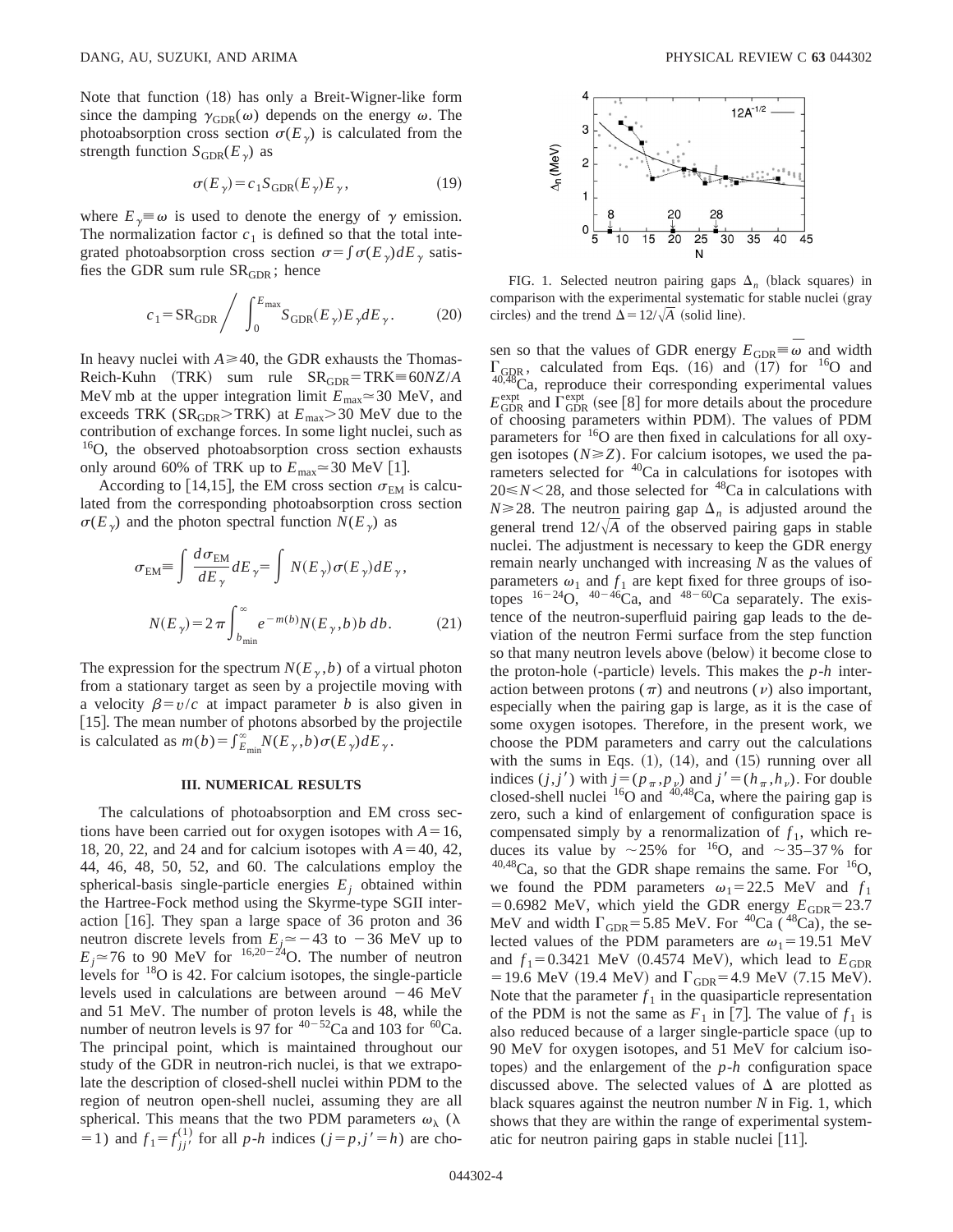TABLE I. Energy  $E_{GDR}$  (in MeV), width  $\Gamma_{GDR}$  (in MeV) of GDR, and EWS of  $E1$  strength (in units of TRK) up to 30 MeV [EWSS  $(\leq 30)$ ], and up to 100 MeV [EWSS  $(\leq 50)$ ], calculated within the PDM in oxygen and calcium isotopes. The available experimental energies and widths are shown in parentheses.

| Nuclei               | $E_{\rm GDR}$ | $\Gamma_{\text{GDR}}$ | EWSS $(\leq 30)$ EWSS $(\leq 50)$ |            |
|----------------------|---------------|-----------------------|-----------------------------------|------------|
| 16 <sub>O</sub>      | 23.7(23.2)    | 5.85                  | 0.61(0.54)                        | 0.73       |
| $^{18}$ O            | 22.8(23.7)    | 16.6                  | 0.65                              | 1.00(0.91) |
| $^{20}$ O            | 22.6          | 16.4                  | 0.74                              | 1.00       |
| $^{22}$ O            | 22.4          | 8.8                   | 0.75                              | 1.00       |
| $^{24}$ O            | 22.2          | 7.3                   | 0.79                              | 1.00       |
| ${}^{40}\mathrm{Ca}$ | 19.6(19.7)    | 4.89 $(5.0)$          | 1.03                              | 1.16       |
| ${}^{42}\mathrm{Ca}$ | 19.5          | 5.46                  | 1.04                              | 1.19       |
| $^{44}Ca$            | 19.6          | 6.33                  | 1.05                              | 1.23       |
| $^{46}Ca$            | 19.3          | 7.90                  | 1.05                              | 1.26       |
| $^{48}\mathrm{Ca}$   | 19.4 (19.5)   | 7.15(6.98)            | 1.28                              | 1.56       |
| $50$ Ca              | 19.6          | 9.80                  | 1.23                              | 1.59       |
| ${}^{52}Ca$          | 19.6          | 12.36                 | 1.13                              | 1.54       |
| $^{60}\mathrm{Ca}$   | 19.3          | 8.18                  | 1.20                              | 1.54       |

The  $\delta$  function in the damping (15) is smoothed out using the representation  $\delta(x) = [(x - i\varepsilon)^{-1} - (x + i\varepsilon)^{-1}]/(2\pi i)$ with  $\varepsilon$ =0.5–1 MeV. The averaged quantities such as the EWS of *E*1 strength and the shape of GDR do not change significantly using  $0.1 \le \epsilon \le 1.5$  MeV. The results discussed below are obtained in calculations using the value of the smearing parameter  $\varepsilon$  equal to 0.5 MeV for oxygen isotopes, and 1 MeV for calcium isotopes. The normalization factor *c*<sup>1</sup> from Eq. (20) is defined as follows. For <sup>16</sup>O, the factor  $c_1$  is chosen so that  $SR<sub>GDR</sub>$  reproduces the experimental EWS of *E*1 strength, which amounts to 54% of TRK with  $E_{\text{max}}$  $=$  29 MeV. For other oxygen isotopes,  $c<sub>1</sub>$  is found so that 100% of TRK is exhausted at  $E_{\text{max}}$ =50 MeV. For calcium isotopes,  $c_1$  is defined so that the EWS of  $E1$  strength fulfills



FIG. 2. Photoabsorption cross sections for oxygen isotopes obtained within the PDM.



FIG. 3. Photoabsorption cross sections for calcium isotopes obtained within the PDM.

100% of TRK at  $E_{\text{max}}=28$  MeV for  $40 \le A \le 48$ , and 156  $\pm$  3% of TRK at  $E_{\text{max}}$ = 50 MeV for *A* ≥ 48. This criterion is an extrapolation of the experimental values of TRK fraction exhausted in the photoabsorption cross sections for <sup>40,48</sup>Ca. All the GDR parameters calculated within the PDM are shown in Table I.

Shown in Figs. 2 and 3 are the photoabsorption cross sections  $\sigma(E_y)$ , which have been obtained within the PDM for oxygen and calcium isotopes, respectively. The shapes of the photoabsorption cross section calculated for stable isotopes 16,18O and 40,48Ca are found in overall reasonable agreement with available experimental data  $[1,17,18]$  as shown in the left panels of Fig. 4  $[(a)–(d)]$ . This agreement is obviously better than those given by several elaborated models shown in the right panels of Fig. 4  $[(e)–(h)]$ , namely, the LSSM [6] using Warburton-Brown interaction WB10 [thin solid and thin dashed lines in panels (e) and (f) with  $T<sub>0</sub>$  $=1$  and  $T_{>}=2$  denoting two isospin components of the GDR in  $^{18}$ O], the surface coupling model (SCM) using the coupling of  $p-h$  configurations with surface phonon [19] [dotted lines in panels  $(e)$  and  $(g)$ ], the second RPA  $(SRPA)$  $[20]$  [thick dashed line in panel  $(g)$ ], and a microscopic model including  $1p1h \oplus$  phonon plus continuum (*phPC*) [21] [dash-dotted lines in panels  $(g)$  and  $(h)$ ]. Experimental photoabsorption cross sections for other oxygen and calcium isotopes in the chains considered here are not available at present.

It is seen from Figs. 2 and 3 as well as from Table I that the GDR becomes broader for isotopes with  $N \geq Z$ . Its width is particularly large for isotopes between the double closed-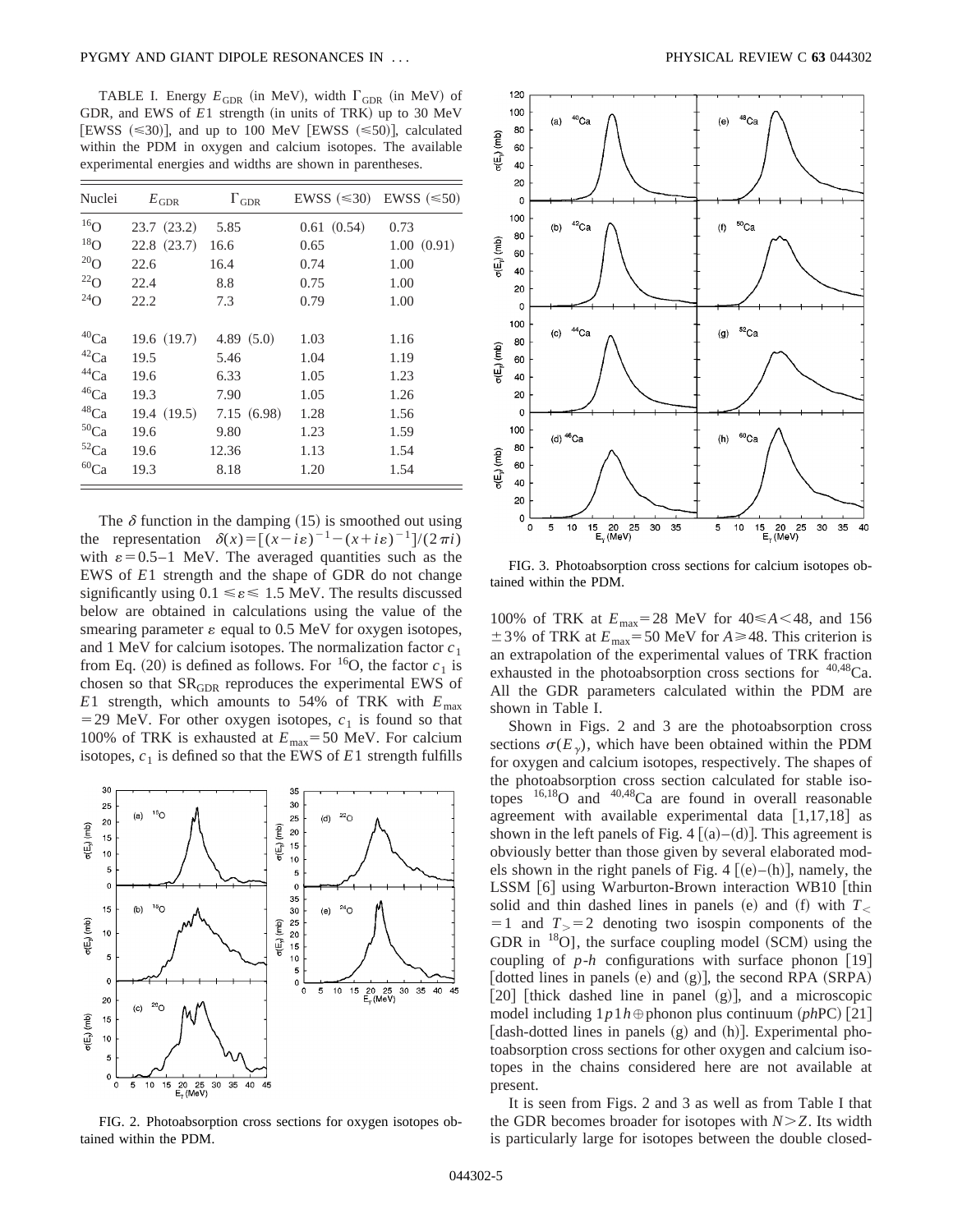

FIG. 4. Photoabsorption cross sections for  $^{16,18}$ O and  $^{40,48}$ Ca obtained within the PDM (left panels) and within other models mentioned in the text (right panels) in comparison with experimental data from  $\lceil 1 \rceil$  [thick solid line in (a) and (e)],  $[(b)$  and  $(f)$ ],  $[17]$   $[(c)$ and (g)], and  $[18]$   $[(d)$  and  $(h)]$ .

shell ones, such as  $^{18,20}$ O or  $^{52}$ Ca. The increase of GDR spreading enhances both of its low- and high-energy tails. In the region  $E \le 15$  MeV, some weak structure of the PDR is wisible for  $18,20,22$  O. In the rest of isotopes under study, except for an extension of the GDR tail toward lower energy, there is no visible structure of the PDR. This is in contrast with the results by some other approaches, where the GDR spreading width is not explicitly calculated, such as the SHF  $[4]$  or the LSSM  $[6]$ . In these approaches, prominent peaks in the GDR strength function are obtained in the region below 10–15 MeV in  $^{20,22,24}$ O [4,6] and  $^{60}$ Ca [4]. We note, however, that neither SHF nor LSSM can describe correctly the GDR shape in stable double-closed shell nuclei  $^{16}$ O and  $40,48$ Ca.

The fractions of the EWS of strength exhausted by the low-energy tail of the GDR are shown in Figs. 5 and 6. The trend obtained within the PDM for oxygen isotopes reproduces the one observed in the recent experiments at the Darmstadt Heavy Ion Research Center GSI [2], which shows a clear deviation from the prediction by the cluster sum rule  $(CSR)$  (also called as molecular dipole sum rule) [3]. In calcium isotopes, where the GDR is more collective and exhausts 100% of TRK already below  $E<sub>y</sub>=30$  MeV, the prediction by CSR is fairly reproduced up to  $A = 52$  using  $E_{\text{max}}$  = 16 MeV. We notice that the fractions of EWS of PDR strength are not zero even for double closed-shell nuclei  $^{16}O$ and  $40,48$ Ca because the low-energy tail in photoabsorption cross sections, which are experimentally observed and ob-



FIG. 5. EWS of PDR strength up to excitation energy  $E_{\text{max}}$  for oxygen isotopes. Results obtained within the PDM with  $E_{\text{max}}=16, 16.5$ , and 17 MeV are displayed as open boxes connected with a solid line, crosses connected with a dash-dotted line, and open circles connected with a thin dashed line, respectively. In (a) the PDM results are shown in units of TRK, while in (b) they are in units of the total GDR strength integrated up to 30 MeV. Experimental data (in units of TRK), obtained with  $E_{\text{max}}=15$  MeV, are shown by full circles connected with a thick dashed line. The dotted line is the prediction by the cluster sum rule  $(CSR)$  (in units of TRK).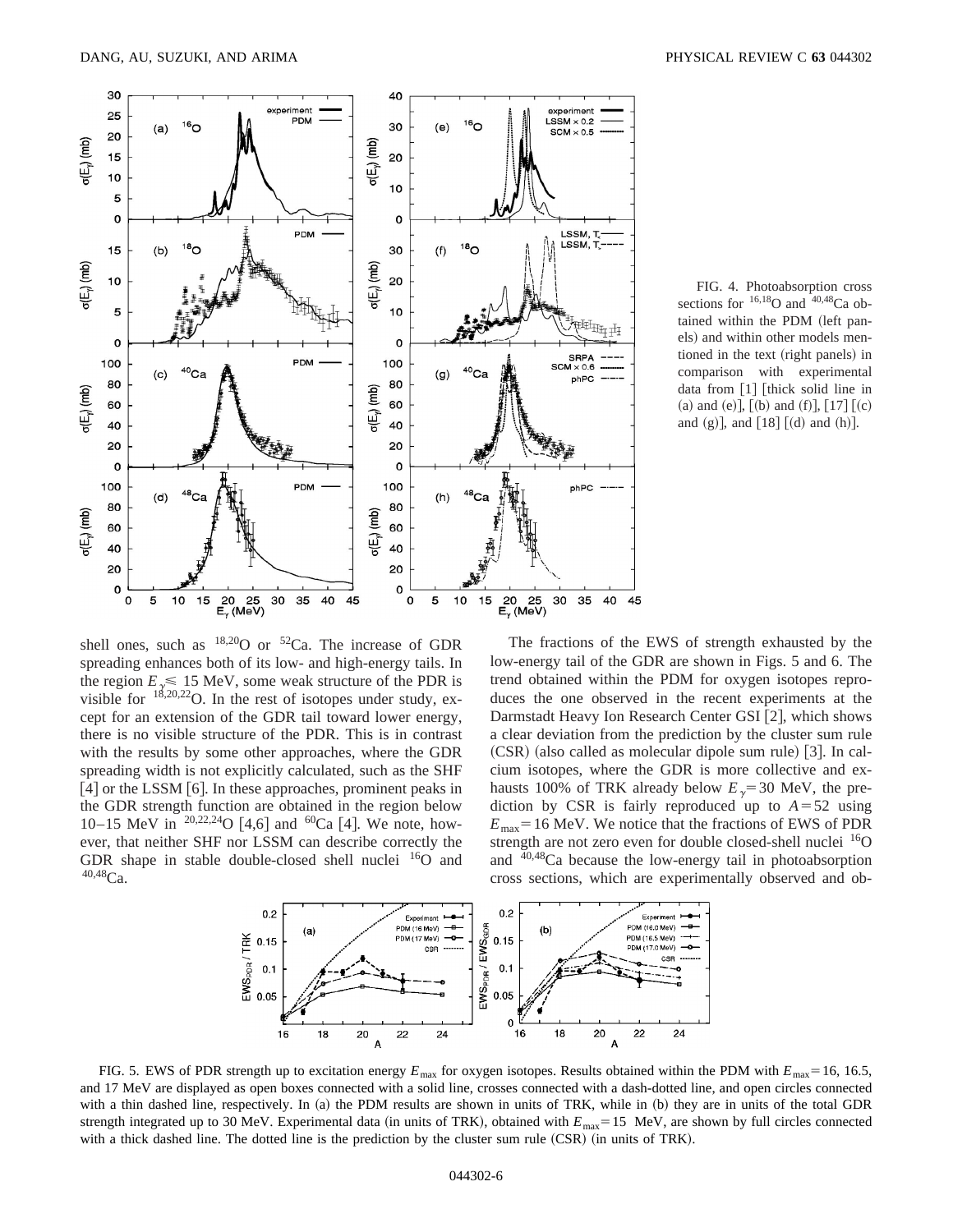

FIG. 6. EWS of PDR strength up to excitation energy  $E_{\text{max}}$  for calcium isotopes. Results obtained within the PDM with  $E_{\text{max}}=15$ , 16, and 17 MeV are displayed as open boxes connected with a solid line, full boxes connected with a dash-dotted line, and open circles connected with a thin dashed line, respectively. Other notations are as in Fig. 5.

tained as results of calculations within the PDM, spreads below  $E<sub>y</sub>=15$  MeV also for these nuclei. This is different from the prediction by the CM or LSSM, where these fractions are zero in closed-shell nuclei. The EWS of strength between 5 and 10 MeV obtained within PDM for <sup>48</sup>Ca is 0.52% of TRK to be compared with the value of (0.29  $\pm$  0.04)% of TRK extracted in the recent high-photon scattering experiments [22]. The agreement between the PDM prediction and the experimental data for the photoabsorption cross sections as well as for the EWS of the PDR strength suggests that the mechanism of the damping of the PDR is dictated by the coupling between the GDR phonon and noncollective *p*-*h* excitations rather than by the oscillation of a collective neutron excess against the core. Strong pairing correlations also prevent the weakly bound neutrons from being decoupled from the rest of the system  $[23]$ . Only when the GDR is very collective so that it can be well separated from the neutron excess, does the picture of PDR damping become closer to the prediction by the CM.

The photon spectral function  $N(E_{\gamma})$  in the EM differential cross section  $d\sigma_{EM} / dE_{\gamma}$  [Eq. (21)] contains an exponentially decreasing factor  $e^{-m(b)}$  with increasing  $E_{\gamma}$ . Its values for <sup>22</sup>O (on a <sup>208</sup>Pb target) are plotted as a function of  $E<sub>y</sub>$  in Fig. 7 at several projectile energies. It is clear that this behavior enhances the low-energy part of the *E*1 strength in the EM differential cross section. Therefore, the latter can be used as a magnifying glass for the structure of the PDR.

These cross sections obtained within the PDM are shown in Figs. 8 and 9 for oxygen and calcium isotopes, respectively. The calculations were carried out for a 208Pb target at various projectile energies as shown in these figures. All the



FIG. 7. Photon spectral function  $N(E_{\gamma})$  for <sup>22</sup>O as a function of  $E<sub>y</sub>$ . Different lines display results obtained at different projectile energies, whose values (in MeV/nucleon) are indicated in the figure.

values shown in the figures have been normalized so that the integrated EM cross sections up to 50 MeV correspond to 100% of TRK. The PDR shows up in the EM cross sections of all neutron-rich isotopes, especially for  $20,22$ O, where a well-isolated peak located at around 7 MeV is clearly seen. The PDR becomes depleted when the neutron number approaches a magic number (where the GDR is most collective) as can be seen in calcium isotopes when *N* increases from 20 to 28. Therefore, the decrease of the PDR strength in  $^{24}$ O and  $^{60}$ Ca can be understood as the depletion on the way toward the next magic number ( $N=28$  and 50, respectively). It is also important to point out the impact on the EM differential cross section by the behavior of the photon spectral function  $N(E_{\gamma})$  at various projectile energies. Indeed, because of the behavior of  $N(E_{\gamma})$  shown in Fig. 7, the decrease of the projectile energy from 700 MeV/nucleon to 300 MeV/ nucleon strongly reduces the EM cross section in the GDR region (above 10 MeV), but leaves the PDR almost intact, as can be seen in Fig. 8. A further decrease of projectile energy to 50 MeV/nucleon suppresses completely the GDR peak and even enhances the PDR peak in some very neutron-rich nuclei  $^{20,22,24}$ O or  $^{52}$ Ca (dash-dotted lines in Figs. 8 and 9). This observation shows that, using high-intensity RI beams at low energies of around 50–60 MeV/nucleon, one may be able to observe a rather clean and sharp PDR peak in  $^{20,22}$ O in the region around 7 MeV, and probably a broad peak below 5 MeV in  ${}^{52}Ca$ .

The preliminary results of recent measurements of EM differential cross sections for  $E1$  excitations in <sup>20,22</sup>O at GSI [2] have shown a peaklike structure at  $E<sub>v</sub> \approx 8$  MeV and another bump in the region between 12 and 16 MeV. Our results for the PDR from Figs.  $8(c)$  and  $8(d)$  are in qualitative agreement with the GSI data, which have been, however, presented with the detector response folded in. For a more quantitative comparison with the data, the EM cross sections calculated within the PDM must also be folded with the GSI instrumental response. Another difficulty for a direct comparison between the PDM results and the experimental ones is that the former are obtained from the total photoabsorption cross section, while only 1*n* up to 3*n* decay channels are included in the latter. Thus, the contribution from the oneproton decay channel, whose threshold is at around 19 MeV, is not included in the experimental data. Therefore, for a meaningful comparison between theory and experiment, a detailed simulation of the experimental response including  $\gamma$ detection is also needed, which is being planned  $[2]$ .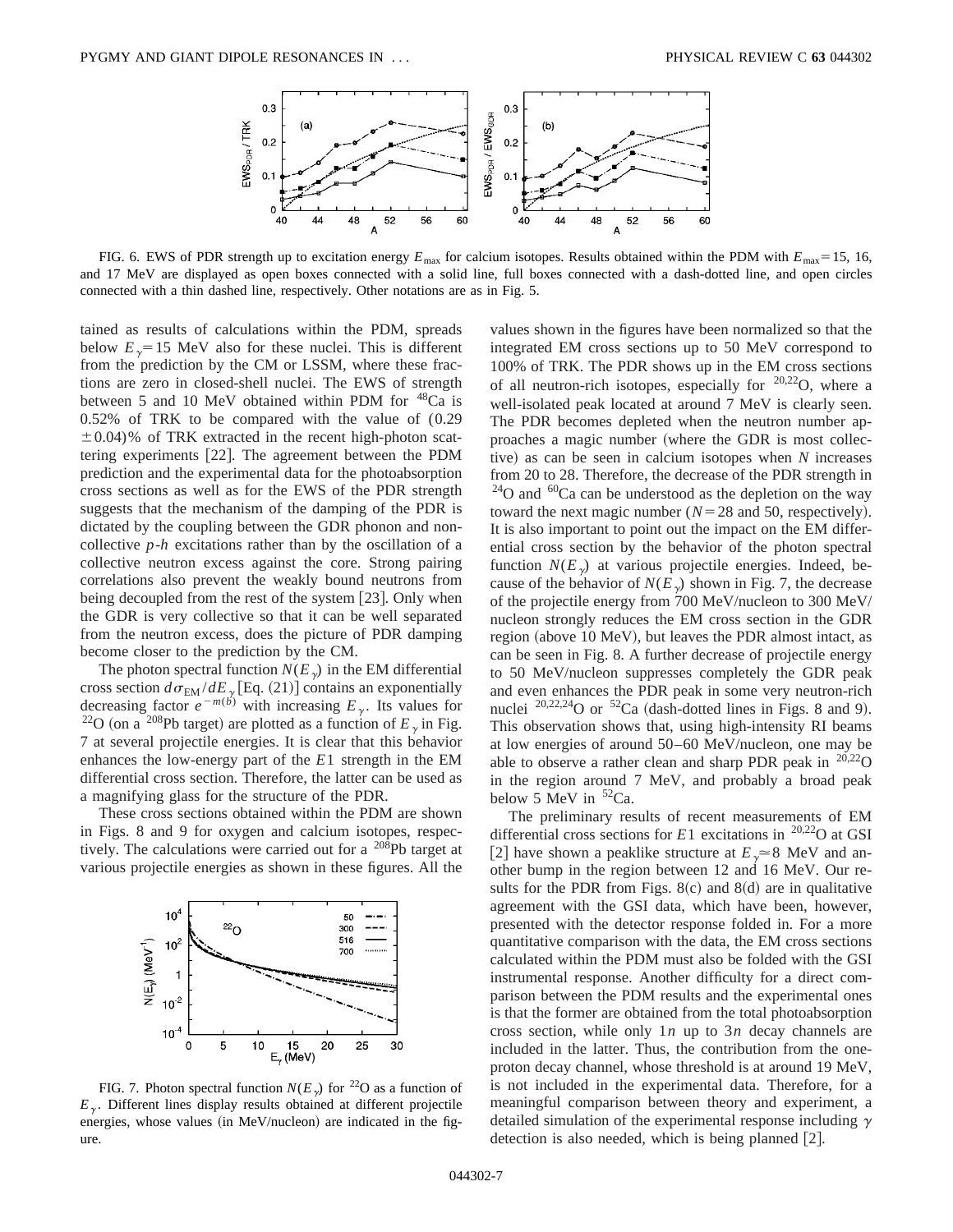



FIG. 8. Electromagnetic cross sections of *E*1 excitations within the PDM for oxygen isotopes on <sup>208</sup>Pb target. Different lines display results obtained at different projectile energies, whose values (in MeV/nucleon) are indicated in the panels.

It is known that different parametrizations of the Skyrmetype force lead to different single-particle energies. Among them, the SGII interaction, used in calculations in the present work, gives the most satisfactory results with respect to ex-



FIG. 9. Electromagnetic cross sections of *E*1 excitations within PDM for calcium isotopes on a 208Pb target at 500 MeV/nucleon (solid lines) and 50 MeV/nucleon (dash-dotted lines).

citation energy, the width, and strength distribution for monopole and dipole compression modes in nuclei  $[16]$ . It is still worthwhile to see if changing the parametrization affects significantly the PDR. For this purpose, we have made a test using another parametrization of the Skyrme force, the SIII interaction, which uses a reasonable compromise between the deeply bound single-particle levels and those around the Fermi surface for over 200 open-shell nuclei  $[24]$ . We found that in order to reproduce the GDR's in oxygen isotopes at the same location and with a similar width as in the case using SGII interaction, the parameter  $f_1$  must be reduced to 0.6595 MeV. The results obtained for the photoabsorption and EM cross sections in  $18-24$ O are displayed in Figs. 10 and 11, respectively. These figures show that the use of single-particle energies generated by SIII interaction affects slightly the GDR shape, but the qualitative picture of the



FIG. 10. Photoabsorption cross section within PDM for  $18-24$ O. Solid lines are results obtained using single-particle energies generated by the SGII interaction (from Fig. 2), while dashed lines are those obtained using the SIII interaction.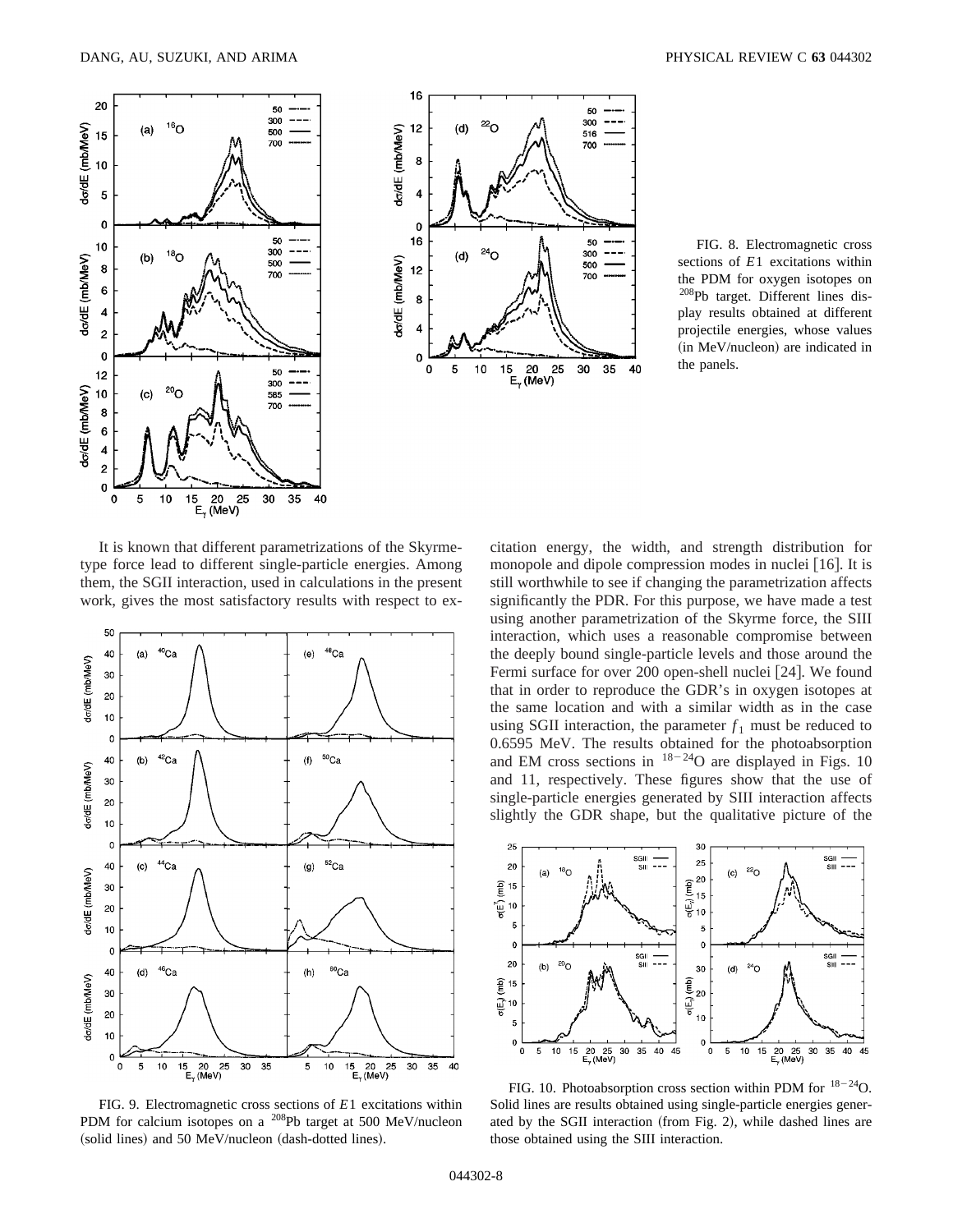

FIG. 11. Electromagnetic cross sections of *E*1 excitations within the PDM for  $18-24$ O on  $208$ Pb target. Solid lines are results from Fig. 8, which are obtained using single-particle energies generated by the SGII interaction at the beam energy equal to 500  $MeV/nucleon$  in (a) and (d), 585 MeV/nucleon in (b), and 516 MeV/nucleon in (c). Dashed lines are corresponding results obtained using the SIII interaction.

PDR remains the same with a pronounced structure around 7 MeV in the EM differential cross sections for  $20,22$ O (Fig. 11).

### **IV. CONCLUSIONS**

In this work the PDM has been developed further to include the superfluid pairing in a microscopic manner. This accounts for the behavior of the neutron levels around the Fermi surface in a natural way, avoiding the need of introducing an ad hoc increase of  $p-h$ -phonon coupling  $f_1$  in this region. The formalism is then applied to a systematic study of the GDR and PDR, with emphasis on the latter, in two chains, oxygen and calcium, starting from the double closedshell nuclei,  $^{16}O$ ,  $^{40}Ca$ , and  $^{48}Ca$ , toward their neutron-rich isotopes. For the sake of simplicity and clarity, the PDM uses a single parameter  $f_1$  for all matrix elements of the *p*-*h* –phonon coupling. This has been demonstrated to be a rather efficient PDM in the description of GDR damping for heavy nuclei at zero as well as nonzero temperatures  $[8,9]$  as in this region of high level density the configuration mixing makes the effects of different matrix elements look nearly the same. In the extension of approximation toward the lowenergy tail of GDR and to lighter nuclei, this simplicity may become less efficient because of the low-level density. Therefore, one of the main goals of this work is to test the validity of the PDM in this region. The analysis of numerical calculations in this paper shows that a consistent and quantitative description of the PDR and GDR is achieved using the same sets of PDM parameters, which have been selected to describe correctly the GDR in double-closed shell nuclei. The shapes of photoabsorption cross sections obtained within the PDM are in reasonable agreement with the experimental systematics for the GDR in double closed-shell nuclei  $^{16}$ O and  $40,48$ Ca.

The results of calculations show that the change of the fraction of the *E*1 integrated strength in the region of the PDR as a function of mass number *A* with increasing *N* is in agreement with the recent experimental data at GSI  $[2]$ , and does not follow the prediction by the simple CM. This confirms the authentic damping mechanism of giant resonances given by the PDM as the result of coupling between collective phonon and noncollective *p*-*h* configurations. The CM can be considered as a simplified approximation in this picture, when the GDR is highly collective so that the motion of neutron excess can be well separated.

The present paper also demonstrates that the EM differential cross section may serve as a better probe for the PDR as compared to the photoabsorption cross section because, in the former, the low-energy tail of GDR is enhanced due to the photon spectral function. The EM differential cross sections obtained within the PDM in this work show prominent PDR peaks below 15 MeV for  $20,22$ O, in agreement with experimental observation. A more precise comparison is expected to be carried out after the final analysis of the GSI data. Furthermore, it is shown in this work that, using lowenergy RI beams at around 50–60 MeV/nucleon, one can observe clean and even enhanced PDR peaks without admixture with the GDR in the EM differential cross sections of neutron-rich nuclei.

#### **ACKNOWLEDGMENT**

N.D.D. thanks D. Beaumel (Orsay) for fruitful discussions.

- [1] J.G. Woodworth *et al.*, Phys. Rev. C 19, 1667 (1979).
- [2] T. Aumann *et al.*, GSI Scientific Report No. 1999, 2000, p. 27.
- @3# Y. Alhassid, M. Gai, and G.F. Bertsch, Phys. Rev. Lett. **49**, 1482 (1982).
- [4] P.-G. Reinhard, Nucl. Phys. A649, 305c (1999).
- [5] E.G. Lanza, Nucl. Phys. **A649**, 344c (1999).
- [6] H. Sagawa and T. Suzuki, Phys. Rev. C **59**, 3116 (1999).
- @7# N. Dinh Dang, T. Suzuki, and A. Arima, Phys. Rev. C **61**, 064304 (2000).
- [8] N. Dinh Dang and A. Arima, Phys. Rev. Lett. **80**, 4145 (1998); Nucl. Phys. **A636**, 427 (1998).
- [9] N. Dinh Dang, K. Tanabe, and A. Arima, Phys. Rev. C 58, 3374 (1998); Nucl. Phys. **A645**, 536 (1999).
- [10] A.V. Ignatyuk, *Statistical Properties of Excited Atomic Nuclei* (Energoatomizdat, Moscow, 1983).
- [11] A. Bohr and B.R. Mottelson, *Nuclear Structure* (Benjamin, New York, 1969), Vol. 1, p. 170.
- [12] D.N. Zubarev, Usp. Fiz. Nauk. 71, 71 (1960) [Sov. Phys. Usp. **3**, 320 (1960)].
- [13] N.N. Bogolyubov and S.V. Tyablikov, Dokl. Akad. Nauk (SSSR) 126, 53 (1959) [Sov. Phys. Dokl. 4, 589 (1959)].
- [14] W.J. Llope and P. Braun-Muzinger, Phys. Rev. C 41, 2644  $(1990).$
- [15] I.A. Pshenichnov *et al.*, Phys. Rev. C 60, 044901 (1999).
- [16] N. Van Giai and H. Sagawa, Nucl. Phys. **A371**, 1 (1981).
- $[17]$  J. Ahrens *et al.*, Nucl. Phys.  $A251$ , 479  $(1975)$ .